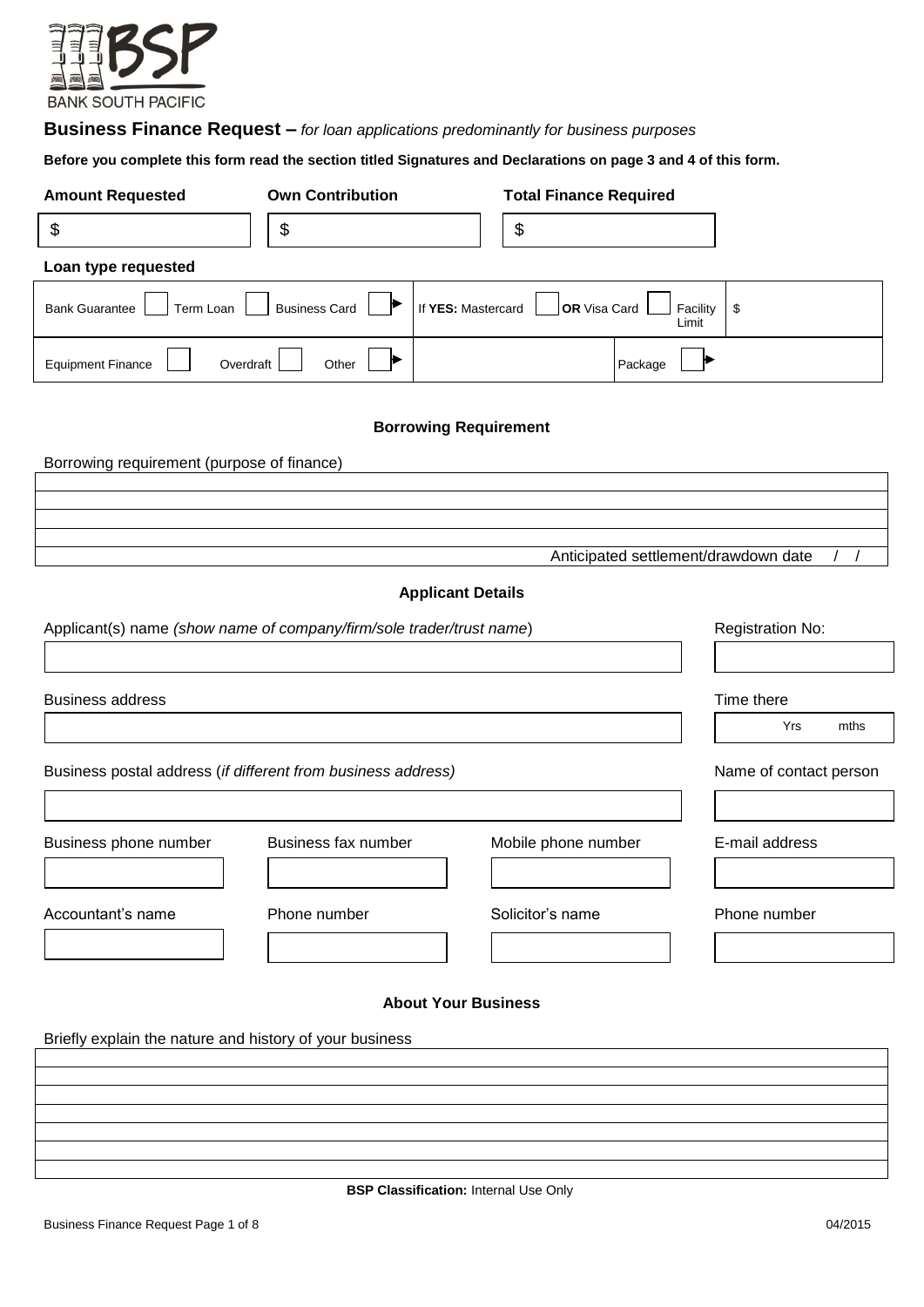| Purchased from previous owners                                                                                                                                                                                                                                                                                                                                                                                                                                        |               |                          | How did you first get involved with the business? |                   |                                         |                              |                                      |                                                              |
|-----------------------------------------------------------------------------------------------------------------------------------------------------------------------------------------------------------------------------------------------------------------------------------------------------------------------------------------------------------------------------------------------------------------------------------------------------------------------|---------------|--------------------------|---------------------------------------------------|-------------------|-----------------------------------------|------------------------------|--------------------------------------|--------------------------------------------------------------|
|                                                                                                                                                                                                                                                                                                                                                                                                                                                                       |               |                          | Part of family business                           |                   | Purchased a franchise                   |                              | Started from scratch                 |                                                              |
| Other (give details)                                                                                                                                                                                                                                                                                                                                                                                                                                                  |               |                          |                                                   |                   |                                         |                              |                                      |                                                              |
|                                                                                                                                                                                                                                                                                                                                                                                                                                                                       |               |                          |                                                   |                   |                                         |                              |                                      |                                                              |
|                                                                                                                                                                                                                                                                                                                                                                                                                                                                       |               |                          |                                                   |                   |                                         |                              |                                      |                                                              |
| No. of full time<br>No. of part time<br>employees<br>employees                                                                                                                                                                                                                                                                                                                                                                                                        |               | <b>Business premises</b> |                                                   |                   |                                         | Date business<br>established |                                      | Date current<br>owners started<br>in this business           |
|                                                                                                                                                                                                                                                                                                                                                                                                                                                                       |               | Owned/Mortaged           |                                                   |                   | Leased $\Box$ Run from home $\Box$      |                              |                                      |                                                              |
|                                                                                                                                                                                                                                                                                                                                                                                                                                                                       |               |                          |                                                   |                   |                                         |                              |                                      |                                                              |
|                                                                                                                                                                                                                                                                                                                                                                                                                                                                       |               |                          |                                                   |                   | <b>Business Financial Relationships</b> |                              |                                      |                                                              |
| Which bank do you mainly use for your business needs?                                                                                                                                                                                                                                                                                                                                                                                                                 |               |                          |                                                   |                   |                                         |                              |                                      |                                                              |
| <b>BSP Customer</b>                                                                                                                                                                                                                                                                                                                                                                                                                                                   |               | Since                    |                                                   |                   | <b>Other Bank</b>                       |                              | Since                                |                                                              |
| <b>Business cheque and deposit account details</b><br><b>Bank</b>                                                                                                                                                                                                                                                                                                                                                                                                     |               |                          | <b>Branch</b>                                     |                   | <b>Account Number</b>                   |                              |                                      | Current balance (DR/CR)                                      |
|                                                                                                                                                                                                                                                                                                                                                                                                                                                                       |               |                          |                                                   |                   |                                         |                              | \$                                   |                                                              |
|                                                                                                                                                                                                                                                                                                                                                                                                                                                                       |               |                          |                                                   |                   |                                         |                              | \$                                   |                                                              |
|                                                                                                                                                                                                                                                                                                                                                                                                                                                                       |               |                          |                                                   |                   |                                         |                              | \$<br>\$                             |                                                              |
|                                                                                                                                                                                                                                                                                                                                                                                                                                                                       |               |                          |                                                   |                   |                                         |                              |                                      |                                                              |
| (including bonds, guarantees, trade finance and commercial bill facilities)<br>Type of loan (overdraft,<br>Lease, term, credit card etc)                                                                                                                                                                                                                                                                                                                              | Name of bank/ | finance company          | Outstanding<br>balance                            | Approved<br>limit | Monthly<br>payment                      | Interest<br>rate             | Value of security<br>pledged         | Type of security<br>pledged                                  |
|                                                                                                                                                                                                                                                                                                                                                                                                                                                                       |               |                          | \$                                                | \$                | \$                                      | $\%$                         | \$                                   |                                                              |
|                                                                                                                                                                                                                                                                                                                                                                                                                                                                       |               |                          | \$<br>\$                                          | \$<br>\$          | \$<br>\$                                | $\%$<br>$\frac{9}{6}$        | \$<br>\$                             |                                                              |
|                                                                                                                                                                                                                                                                                                                                                                                                                                                                       |               |                          | \$                                                | \$                | \$                                      | $\frac{1}{6}$                | $\overline{\boldsymbol{\theta}}$     |                                                              |
|                                                                                                                                                                                                                                                                                                                                                                                                                                                                       |               |                          |                                                   |                   |                                         |                              |                                      |                                                              |
|                                                                                                                                                                                                                                                                                                                                                                                                                                                                       |               | ▶                        | Go to next section.                               |                   | Security offered for this loan<br>No    |                              | <b>Details of existing mortgages</b> | No<br>Complete this section (provide security details below) |
| Description                                                                                                                                                                                                                                                                                                                                                                                                                                                           |               | Full name of owners      | Estimated<br>market value                         |                   | Property address<br>if applicable)      | Details of lender            | <b>Balance</b><br>owed               | Interest<br>rate                                             |
|                                                                                                                                                                                                                                                                                                                                                                                                                                                                       |               |                          | \$                                                |                   |                                         |                              | \$                                   | %                                                            |
|                                                                                                                                                                                                                                                                                                                                                                                                                                                                       |               |                          | \$<br>\$                                          |                   |                                         |                              | \$<br>\$                             | $\%$<br>$\%$                                                 |
|                                                                                                                                                                                                                                                                                                                                                                                                                                                                       |               |                          | \$                                                |                   |                                         |                              | \$                                   | $\%$                                                         |
|                                                                                                                                                                                                                                                                                                                                                                                                                                                                       |               |                          |                                                   |                   |                                         |                              |                                      |                                                              |
| In the event of you, your business partners or any key personnel being unable to work within the business for an extended period of<br>time, do you have any arrangements in place to ensure you can continue to service these or any future liabilities? Yes<br>Is security held with this Bank? Yes<br>(e.g. home, factory, stock)<br><b>Guarantees (for company borrowers)</b><br>Full name of Guarantors (including company/trust name if applicable)<br>1.<br>3. |               |                          |                                                   |                   | 2.<br>4.                                |                              |                                      |                                                              |
|                                                                                                                                                                                                                                                                                                                                                                                                                                                                       |               |                          |                                                   |                   |                                         |                              |                                      |                                                              |

 $\mathsf{l}$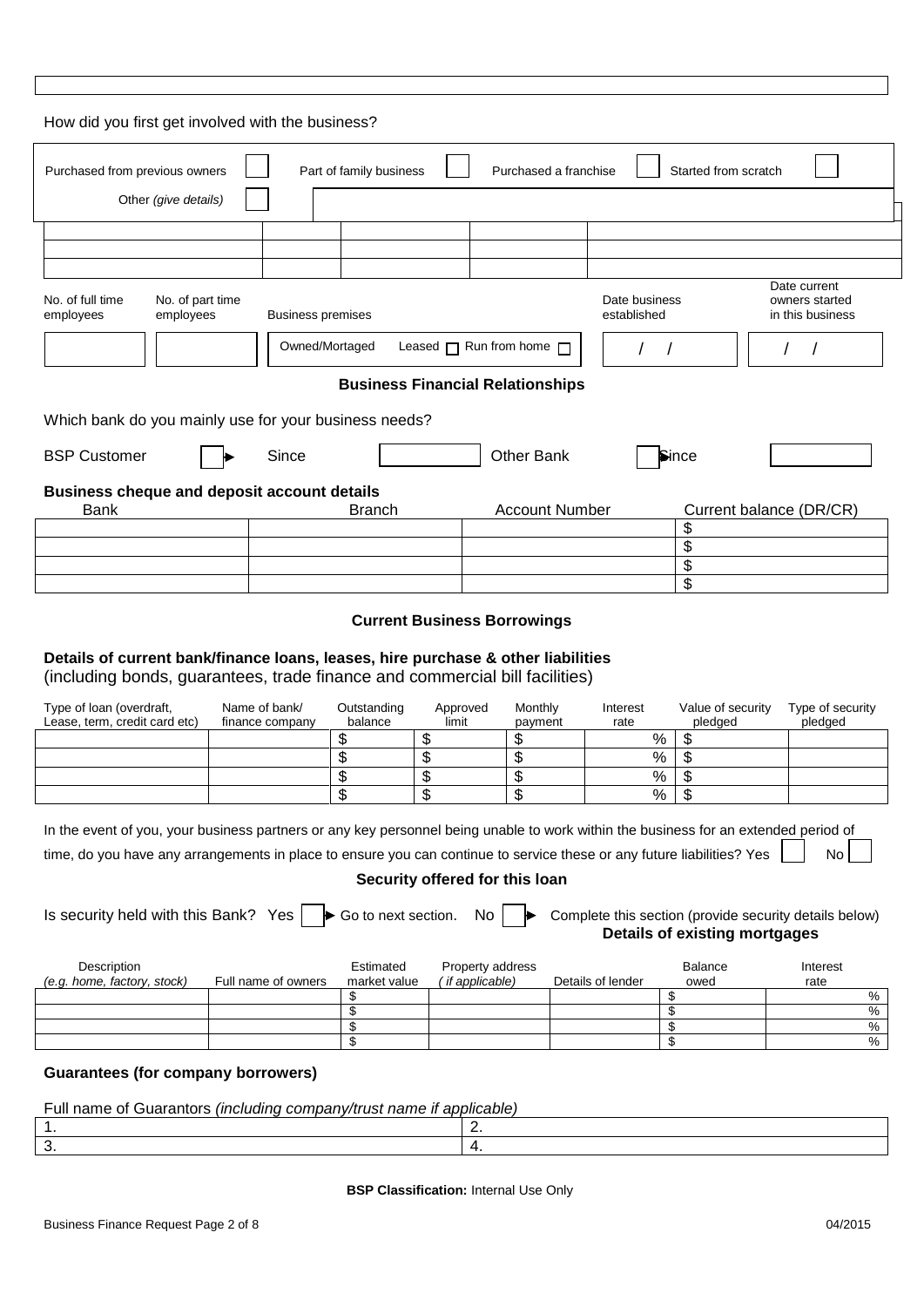# **Application Checklist – ensure you have attached the following**

| Business Finance Request form (completed in full)<br>Supporting information attached               | Bank statements (last 12 months)                                   |
|----------------------------------------------------------------------------------------------------|--------------------------------------------------------------------|
|                                                                                                    | Personal Profile for each Director/Owner (page 5 & 6 of this form) |
| Business financial statements.<br>(latest available profit and loss statements and balance sheets. | Personal tax assessment (last 2 years if available)                |
| Interim year to date figures would further assist if favourable)                                   | Business plan (if available)                                       |
|                                                                                                    |                                                                    |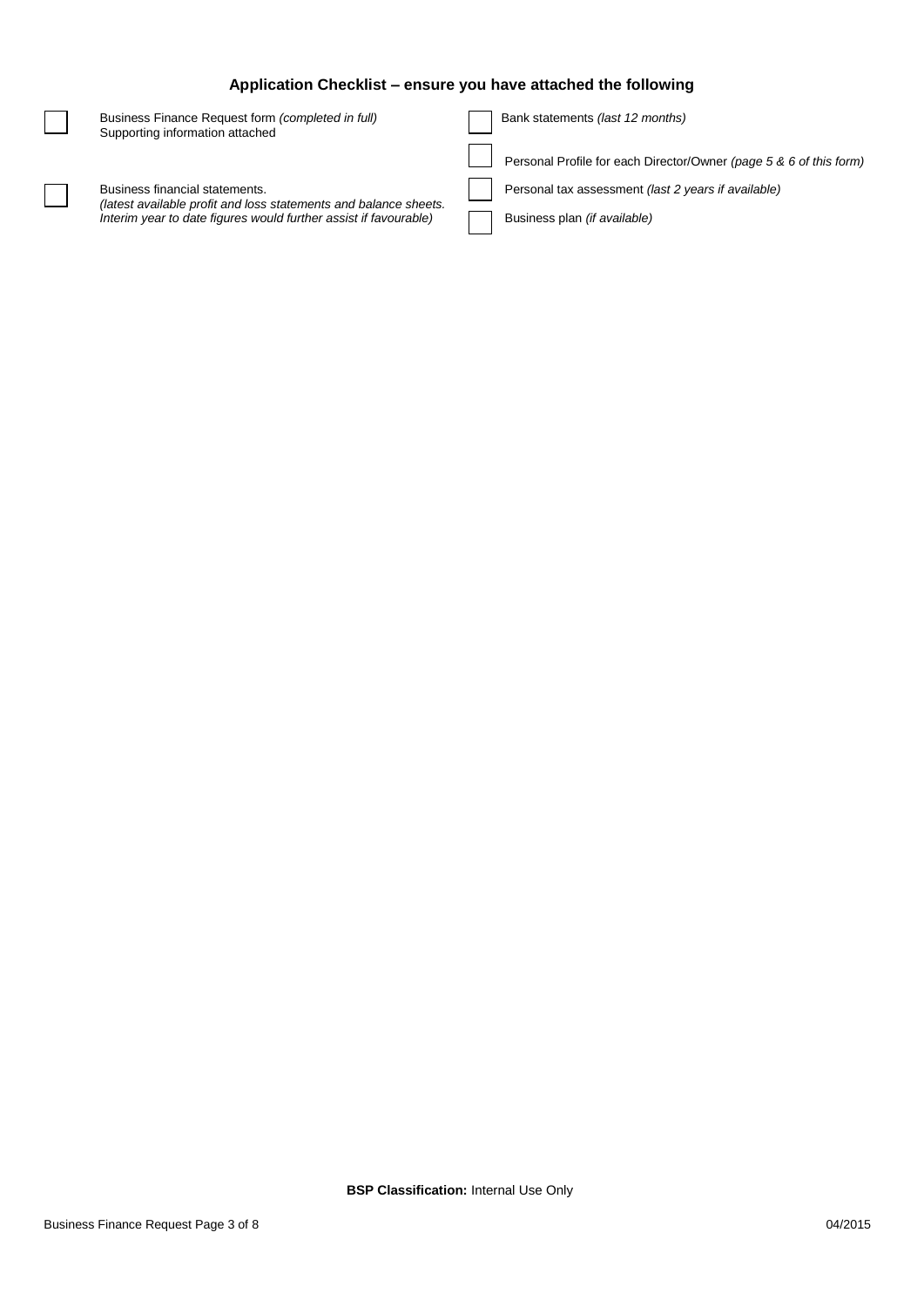### **Signatures & Declarations**

### **BUSINESS CARD FACILITY**

*-* If the Business Card Facility has been selected,please provide account details for payment of monthly facility balance:

| <b>BSB Number</b> | <b>Account Number</b> |  |  |  |  |
|-------------------|-----------------------|--|--|--|--|
|                   |                       |  |  |  |  |

The Principal acknowledges that any full outstanding monthly balance on the Business Card account will be debited from the designated Bank Account (above) through the Direct Debit System 5 days after the statement cut-off date each month.

The Principal understands that:

1. The Bank may in its absolute discretion determine the order of priority of payment by it of any moneys pursuant to this request or any authority,

or mandate;

- 2. The Bank may in its absolute discretion at any time by notice in writing to the Principal terminate this request as to future debits;
- 3. The Bank may, by prior arrangement and advice to the Principal, vary the amount or frequency of future debits.

The Principal, and where the applicant is a company, each of the directors, on their own behalf agree that the Business Card facility will be subject to the Cardholder Conditions of Use and the Facility Terms and Conditions, which will be forwarded to the business contact as named on this form, when the Business Card facility is opened.

### **- -**

•Are any of the cardholders known by any other name(s)?

Cardholder name



*Note:It is an offence under the Financial Transaction Reports Act,- to make a false or misleading statement.* 

### **PROTECTION OF YOUR PRIVACY**

### **PERSONAL INFORMATION**

I/We, the Principal(s)/Director(s)/Shareholder(s),agree that the Bank and any other member of the BSP Group (the "Parties ")may exchange with each other any information about me/us including:

- any information provided by me/us in this document;
- any other personal information I/we provide to any of them or which they otherwise lawfully obtain about me/us; and
- transaction details or transaction history arising out of my/our arrangements with the Bank.

If the Parties engage anyone (a "Service Provider ")to do something on their behalf (for example a mailing house or a data processor then I/we agree the Parties and the Service Provider may exchange with each other any information referred to above.

The Bank might give any information referred to above to entities other than the Parties and the Service Providers where it is required or allowed by law or where I/we have otherwise consented (this includes the consents I/we have provided below).

I/We agree that any information referred to above can be used by the Parties and any Service Provider to assess this application for the product/s selected and for account administration, planning, product development and research purposes.

I/We understand that if /we fail to provide any information requested in this form, or do not agree to any of the possible exchanges or uses detailed above, my/our application may not be accepted by the Bank. The BSP Group means Bank of South Pacific Limited and its related

#### bodies corporate - **CREDIT INFORMATION**

Limited,any manager, any servicing company or any authorised agent of In the remainder of this section, the Bank means Bank South Pacific the Bank.

### **Notice that credit information may be given to a credit reporting agency**

I/We authorise the Bank to give a credit reporting agency

certain personal information about me/us. This information includes: • my/our identification;

- that credit has been applied for and the amount;
- that the Bank is a current credit provider to me/us;
- details of payments which become overdue for more than 60 days and for which collection action has commenced;
- that payments are no longer overdue;
- details of cheques drawn by me/us which have been dishonoured more than once;
- that in the Bank 's opinion I/we have committed a serious credit infringement; and
- that the credit provided to me/us by the Bank has been paid or discharged

### **Authority to obtain certain credit information**

To enable the Bank to assess my/our application for personal or commercial credit I/we authorise the Bank to obtain:

- from a credit reporting agency,a credit report containing personal or commercial information about me/us in relation to personal or commercial credit provided to me/us; and
- from a business which provides information about the commercial creditworthiness of persons, information about my/our commercial activities or commercial credit worthiness.

**Authority to exchange credit information with other credit providers** I/We authorise the Bank to give to and obtain from other credit providers named either in this application or in a credit report issued by a credit reporting agency any information about my/our credit worthiness,credit standing, credit history or credit capacity.

- This information may be used to:
- assess my/our application for credit and/or my/our credit-worthiness;
- assist me/us to avoid defaulting on my/our credit obligations;and

# • notify other credit providers of a default by me/us.

**Authority to disclose certain information to joint applicants** I/We understand that if the Bank declines my/our credit application due to adverse information on my/our personal credit file,then each applicant for the credit may be notified that the application has been declined wholly or partly on information derived from a personal credit report relating to me/us.

**Authority to exchange credit information for securitization purposes** I/We authorise the Bank to give to and obtain from persons involved in securitisation arrangements, any report or information about me/us in relation to personal or commercial credit provided to me/us, including any information about my/our credit worthiness, credit standing, credit history or credit capacity. Securitisation arrangements may include purchasing, funding, managing or processing credit.

### **Authority to provide information to additional cardholders**

I/We authorise the Bank to disclose to the holder of an additional card on my/our account information relating to: account balance; amount of available credit; minimum payment due; transactions on the account. **Banker 's Opinion**

I/We authorise the Bank to give and receive a banker 's opinion for purposes connected with my/our business, trade or profession. **OTHER ACKNOWLEDGMENTS AND CONSENTS**

# •I/We confirm that the information contained in this application and the

financial information supporting it are in all respects complete and correct. I/We acknowledge that the Bank will rely on this information when making its decision.

•I/We confirm all statutory obligations of the business entity/group have been serviced in terms of legislation and approved arrangements. •I/We confirm financial statements provided with the application present

an accurate view of the borrowing entity 's financial position. •I/We acknowledge that the Bank has the right to confirm the details of the information provided in this application.

•I/We acknowledge that this application form is not to be regarded as an offer or acceptance of credit under any legislation relating to the provision of credit. The information I/we have provided in this form will not become part of any contract for credit which may come into existence between me/us and the Bank.

•I/We understand that only the Bank can decide whether this application is approved and that any person who may have introduced me/us to the Bank has no authority to give that approval.

**BSP Classification:** Internal Use Only •I/We consent to the Bank giving to any guarantor(s)/indemnitor(s) all information, including credit reports and copies of documents, which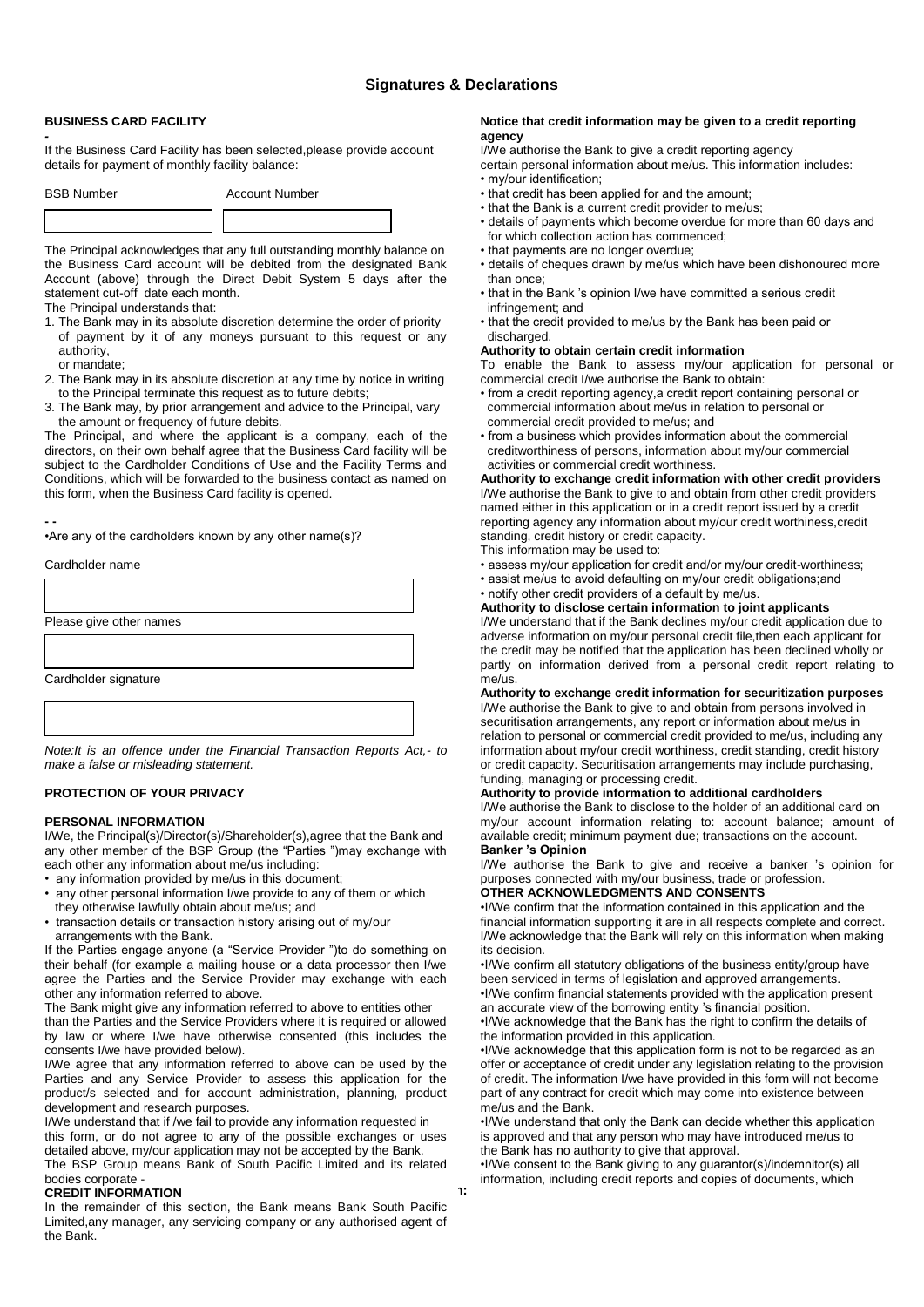the Bank sees fit concerning me/us,the credit provided to me/us and any security.

- I/We consent to the Bank exchanging information concerning my/our financial affairs with any person acting on my/our behalf, including my/our agent, accountant, solicitor or broker.
- I/We acknowledge that my/our obligation for this debt will continue regardless of any changes in my/our circumstances including death, disablement or illness;
- I/We authorise the Bank and any of its related bodies corporate and the officers of such corporations to freely exchange credit or other information concerning my/our business affairs and the financial conditions of this business; and
- I/We have read and I/we understand and agree to the acknowledgments and consents relating to the protection of my/our privacy.

Authorised signatures of **all:**

Proprietors Company Secretary Directors

# **Signatures(s) Date**

# **dd Authority to Obtain Credit Information Guarantors**

| Guarantor(s) (full names and addresses) | Contact phone number |
|-----------------------------------------|----------------------|
|                                         |                      |
|                                         |                      |
|                                         |                      |
|                                         |                      |
|                                         |                      |

### **GUARANTORS**

### **PERSONAL INFORMATION**

I agree that the Bank and any other member of the BSP Group (the "Parties ") may exchange with each other any information about me including:

- any information provided by me in this document;
- any other personal information I provide to any of them or which they otherwise lawfully obtain about me; and
- transaction details or transaction history arising out of my arrangements with the Bank.

If the Parties engage anyone (a "Service Provider ")to do something on their behalf (for example a mailing house or a data processor) then I agree the Parties and the Service Provider may exchange with each other any information referred to above.

The Bank might give any information referred to above to entities other than the Parties and the Service Providers where it is required or allowed by law or where I have otherwise consented (this includes the consents I have provided below).

I agree that any information referred to above can be used by the Parties and any Service Provider to assess me as guarantor and for account administration, planning, product development and research purposes. I understand that if I fail to provide any information requested in

this form, or do not agree to any of the possible exchanges or uses detailed above, my application may not be accepted by the Bank. The BSP Group means Bank of South Pacific Limited and its related bodies corporate .

### **CREDIT INFORMATION**

In the remainder of this section, the Bank means Bank of South Pacific Limited,any manager, any servicing company or any authorised agent of the Bank

### **Authority to obtain certain credit information**

I authorise the Bank to obtain from a credit reporting agency, a credit report containing certain credit information about me.

# **What the credit information is used for**

I understand that the credit information may be used to assess whether to accept me as guarantor/s for personal or commercial credit applied for or provided to, the above named applicant(s).

### **Notification of Adverse Credit Information**

I understand that if the Bank declines this credit application due to adverse information on my personal credit file, then each applicant for the credit may be notified that the application has been declined wholly or partly on information derived from a personal credit report relating to me.

### **Authority to list overdue payments under a guarantee/indemnity**

I understand that the Bank may list overdue payment(s) under a guarantee/indemnity on my personal credit file where I have been notified of the borrower 's default and 60 days have lapsed since such notification was

given and the Bank has taken steps to recover the amount of the overdue payment from me.

### **Banker 's opinions**

I authorise the Bank to obtain a banker 's opinion about me from my banker for purposes connected with my guarantee/indemnity.

### **OTHER ACKNOWLEDGEMENTS AND CONSENTS**

• I acknowledge that the Bank has the right to confirm details of any information I have provided in connection with my guarantee/indemnity.

• I acknowledge that the Bank may exchange information with its related companies for the purpose of assessing whether to accept me as quarantor/indemnitor and for the purpose of its related companies managing or servicing any credit provided to the above named applicant(s).

• I acknowledge that my obligations as a quarantor will continue unchanged regardless of any change in circumstances including due to death, disablement or illness of myself, an officer bearer or key employee.

• I agree that if the Bank approves the borrower(s)application for credit this agreement remains in force until the credit provided to the applicant(s) is paid or discharged.

I have read, understand and agree to the acknowledgments and consents relating to the protection of my privacy.

# Signatures(s) Date

**B**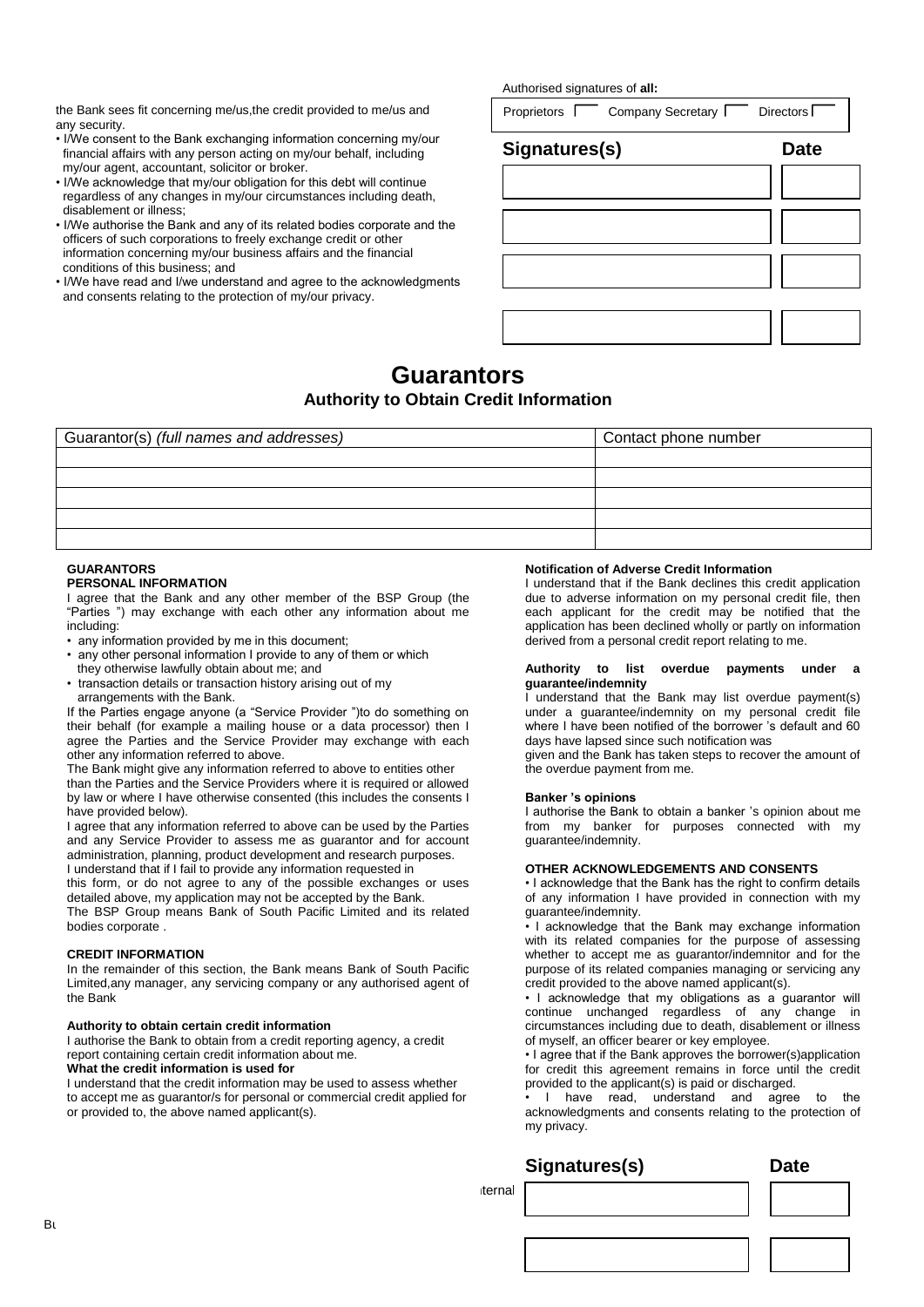# **Personal Profile – Principal/Director/Shareholder**

| Full Name                                                         | <b>Experience/Qualifications</b><br>Formal qualifications held                                                        |               |
|-------------------------------------------------------------------|-----------------------------------------------------------------------------------------------------------------------|---------------|
|                                                                   | Tertiary                                                                                                              |               |
| <b>Residential address</b>                                        | Trade                                                                                                                 |               |
|                                                                   | <b>Business</b>                                                                                                       |               |
| Postal address (if different from residential address)<br>÷       | Management                                                                                                            |               |
|                                                                   | Other                                                                                                                 |               |
| Time there<br>Number & Ages of dependants                         | Type of qualification                                                                                                 | Date obtained |
| Yrs<br>mths                                                       |                                                                                                                       |               |
| Home phone number<br>Mobile phone number                          |                                                                                                                       | $\prime$      |
| $\lambda$                                                         |                                                                                                                       |               |
| Email address                                                     | Career background/Business experience (comment on type and length<br>of experience, financial management skills etc.) |               |
|                                                                   |                                                                                                                       |               |
| Driver's licence number<br>Date of birth<br><b>Marital status</b> |                                                                                                                       |               |
|                                                                   |                                                                                                                       |               |
| Occupation                                                        |                                                                                                                       |               |
| <b>Residential status</b>                                         |                                                                                                                       |               |
| Other<br>Own home<br>Rent<br>Name of spouse                       |                                                                                                                       |               |
|                                                                   |                                                                                                                       |               |
| Date of birth<br>Driver's licence number                          |                                                                                                                       |               |
|                                                                   |                                                                                                                       |               |
|                                                                   | <b>Income Statement</b>                                                                                               |               |
| <b>Monthly income</b><br>Applicant - \$<br>Spouse - \$            | <b>Monthly fixed expenses</b><br>Applicant - \$                                                                       | Spouse - \$   |
| Business income/drawings                                          | Mortgage                                                                                                              |               |
| Net rent                                                          | Hire purchase                                                                                                         |               |
| Net interest/dividends                                            | Credit/store card                                                                                                     |               |
| Salary/wages<br>Other regular                                     | Childcare/maintenance<br>Other loans/commitments                                                                      |               |
| Income                                                            |                                                                                                                       |               |
| Total Income<br>Α                                                 | <b>Total Fixed Expenses</b><br>В                                                                                      |               |
|                                                                   |                                                                                                                       |               |
| Combined Monthly Surplus (A) - (B)                                |                                                                                                                       |               |
| Details of investment real estate owned                           | Property 1<br><b>Property 2</b>                                                                                       | Property 3    |
| Type of property (residential/commercial/retail)                  |                                                                                                                       |               |
| Tenant names (if non-residential)                                 |                                                                                                                       |               |
|                                                                   |                                                                                                                       |               |
|                                                                   | <b>BSP Crassmcation: internal Use Ohiy</b>                                                                            |               |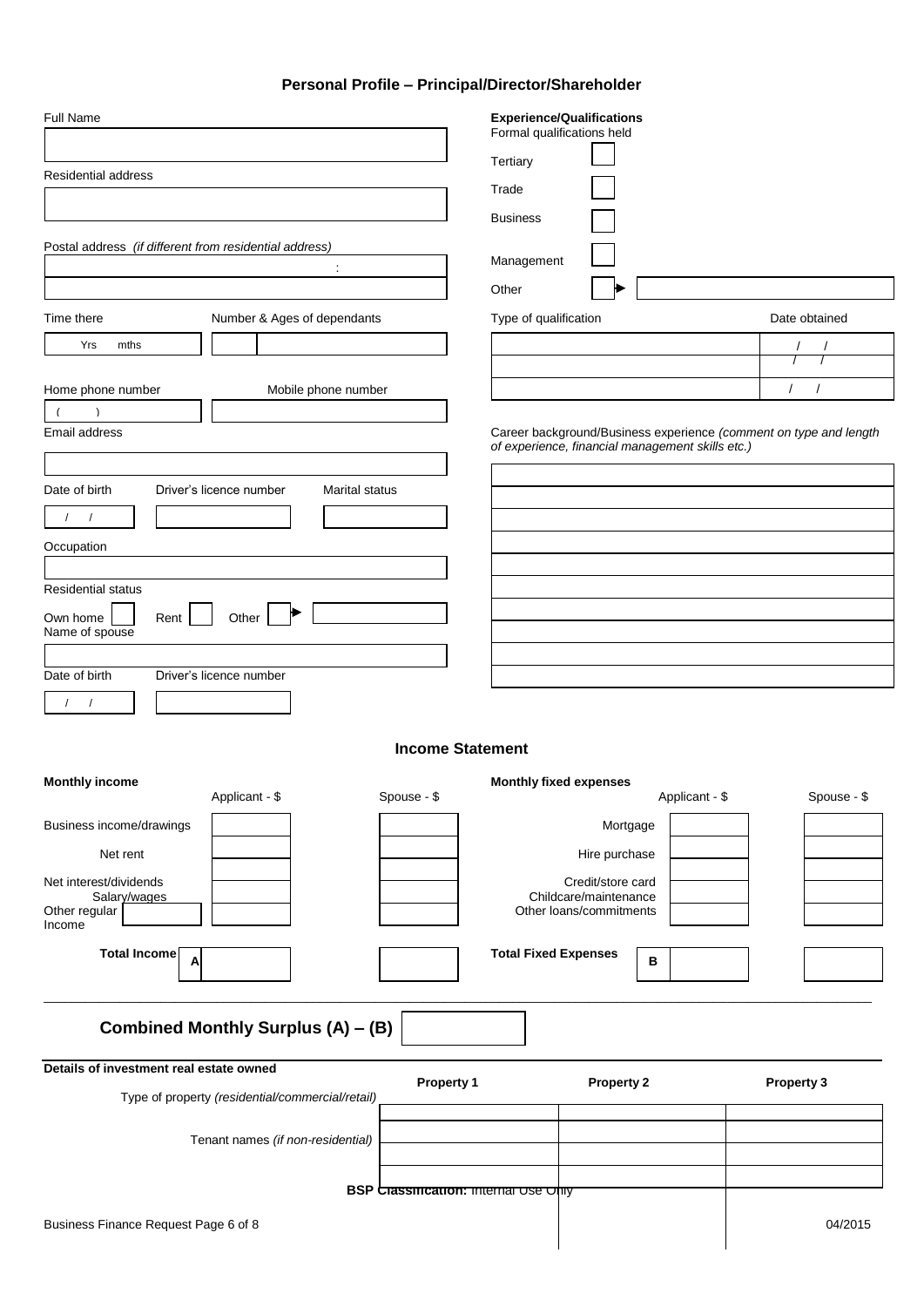Remaining item of lease in years

Lease renewal options

**Statement of Assets and Liabilities**

| <b>Assets</b>        |                                                | <b>Liabilities</b>                     |                |                                                                                  |          |           |  |
|----------------------|------------------------------------------------|----------------------------------------|----------------|----------------------------------------------------------------------------------|----------|-----------|--|
| House of             | Address                                        | \$<br>Home                             | Bank           | $Term - yrs$                                                                     | Int rate | \$        |  |
| Residence            |                                                | mortgage                               |                |                                                                                  |          |           |  |
|                      |                                                |                                        |                |                                                                                  |          |           |  |
|                      |                                                | Other                                  |                |                                                                                  |          |           |  |
| Other real<br>Estate | $\mathbf{1}$                                   | mortgages                              | $\mathbf{1}$   |                                                                                  |          |           |  |
|                      | $\overline{2}$                                 |                                        | $\overline{2}$ |                                                                                  |          |           |  |
|                      | 3                                              |                                        | $\mathbf{3}$   |                                                                                  |          |           |  |
|                      | 4                                              |                                        | $\overline{4}$ |                                                                                  |          |           |  |
|                      | 5                                              |                                        | $\,$ 5         |                                                                                  |          |           |  |
|                      | Bank                                           |                                        | Bank           |                                                                                  |          |           |  |
| Accounts             | $\mathbf{1}$                                   | Overdraft                              |                |                                                                                  |          |           |  |
|                      | $\overline{2}$                                 |                                        | Bank           |                                                                                  |          |           |  |
|                      | 3                                              | Personal                               |                |                                                                                  |          |           |  |
|                      | 4                                              | Loan/                                  |                |                                                                                  |          |           |  |
|                      | 5                                              | Leases                                 |                |                                                                                  |          |           |  |
|                      | Details                                        |                                        | Bank/type      |                                                                                  |          |           |  |
| Motor<br>Vehicles    | $\mathbf{1}$                                   | Credit<br>cards                        |                |                                                                                  |          |           |  |
|                      | $\overline{2}$                                 |                                        |                |                                                                                  |          |           |  |
|                      | 3                                              |                                        | Details        |                                                                                  |          |           |  |
|                      |                                                | Other                                  |                |                                                                                  |          |           |  |
|                      | Boat/Caravans/Trailers/Motorbikes              | liabilities                            |                |                                                                                  |          |           |  |
|                      | (insurance cover)                              |                                        |                |                                                                                  |          |           |  |
|                      | Furniture and personal effects                 | Tax owed                               | Year           |                                                                                  |          |           |  |
|                      | (insurance cover)                              |                                        |                |                                                                                  |          |           |  |
|                      | Jewellery (insurance cover)                    |                                        |                | <b>Total Liabilities</b>                                                         |          | в         |  |
|                      | Superannuation (Company)                       |                                        |                |                                                                                  |          |           |  |
| Investments          |                                                |                                        |                |                                                                                  |          |           |  |
|                      |                                                | arrangements in place to protect your: |                | In the event of your death, disability or suffering a major illness, do you have |          |           |  |
|                      |                                                |                                        |                |                                                                                  |          |           |  |
|                      | Share Portfolio                                |                                        |                |                                                                                  |          | Yes<br>No |  |
|                      |                                                |                                        |                |                                                                                  |          |           |  |
|                      |                                                |                                        |                |                                                                                  |          | Yes<br>No |  |
|                      | Share of Company/Business (going concern only) |                                        |                | - Family's current lifestyle                                                     |          | No        |  |
|                      |                                                |                                        |                |                                                                                  |          | Yes       |  |
|                      | Other Investments                              |                                        |                |                                                                                  |          |           |  |
|                      |                                                |                                        |                |                                                                                  |          |           |  |
|                      |                                                |                                        |                |                                                                                  |          |           |  |
|                      | Life Policy and Company                        |                                        |                |                                                                                  |          |           |  |
| Insurance            |                                                |                                        |                |                                                                                  |          |           |  |
|                      |                                                |                                        |                |                                                                                  |          |           |  |
|                      |                                                |                                        |                |                                                                                  |          |           |  |
|                      | <b>Total Assets</b><br>Α                       |                                        |                |                                                                                  |          |           |  |
|                      |                                                |                                        |                |                                                                                  |          |           |  |
|                      |                                                | Net Assets $(A) - (B)$                 |                |                                                                                  |          |           |  |

**BSP Classification:** Internal Use Only